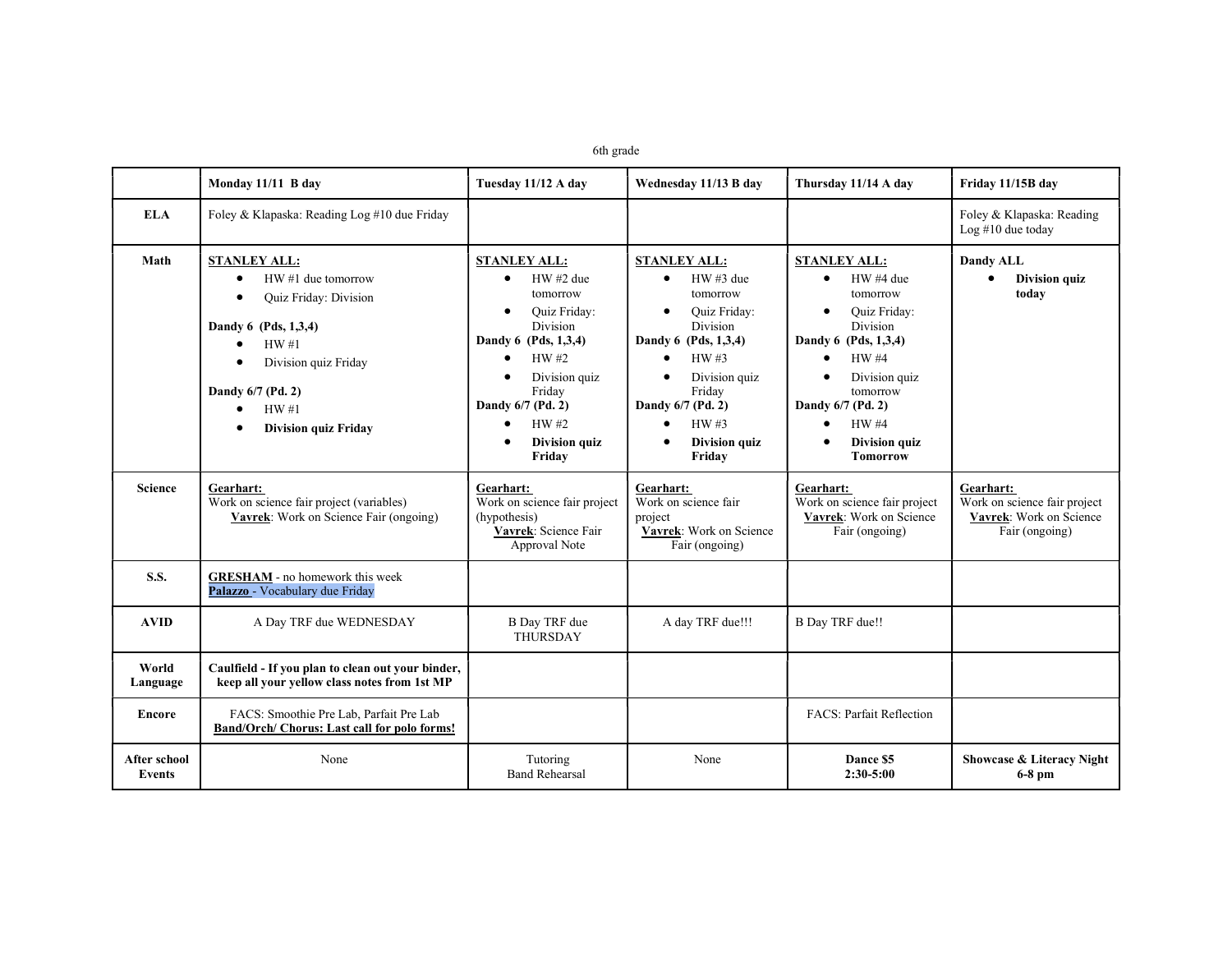| th Cirade |
|-----------|
|-----------|

|                               | <b>Monday</b><br>11/11<br><b>B</b> day                                                    | Tuesday<br>11/12<br>A day                                                                 | Wednesday<br>11/13<br><b>B</b> day                                                           | <b>Thursday</b><br>11/14<br>A day                                                            | Friday<br>11/15<br><b>B</b> day                                                              |
|-------------------------------|-------------------------------------------------------------------------------------------|-------------------------------------------------------------------------------------------|----------------------------------------------------------------------------------------------|----------------------------------------------------------------------------------------------|----------------------------------------------------------------------------------------------|
| <b>ELA</b>                    | Read for 20 minutes.                                                                      | <b>HW Due Thursday!</b>                                                                   | Read for 20 minutes.<br><b>HW Due Thursday!</b>                                              | <b>HW Due TODAY!</b>                                                                         |                                                                                              |
| Math                          | Math 7 & $\frac{7}{8}$<br>#201                                                            | Math 7 & $\frac{7}{8}$<br>#202                                                            | Math 7 & $\frac{7}{8}$<br>#203                                                               | Math 7 & $\frac{7}{8}$<br>#204                                                               | Have a great weekend :)                                                                      |
| <b>Science</b>                | Maffett: Background<br>Research for Science Fair<br>due Friday!<br>Chiavacci: No Homework | Maffett: Background<br>Research for Science Fair<br>due Friday!<br>Chiavacci: No Homework | Maffett: Background<br>Research for Science Fair<br>due Friday!<br>Chiavacci: No<br>Homework | Maffett: Background<br>Research for Science Fair<br>due Friday!<br>Chiavacci: No<br>Homework | Maffett: Background<br>Research for Science Fair<br>due Today!!<br>Chiavacci: No<br>Homework |
| <b>S.S.</b>                   | No Homework                                                                               | No Homework                                                                               | No Homework                                                                                  | No Homework                                                                                  | No Homework                                                                                  |
| <b>AVID</b>                   | A Day TRF due<br>WEDNESDAY                                                                | <b>B</b> Day TRF due<br><b>THURSDAY</b>                                                   | A day TRF due!!!                                                                             | <b>B</b> Day TRF due!!                                                                       |                                                                                              |
| World<br>Language             |                                                                                           |                                                                                           |                                                                                              |                                                                                              |                                                                                              |
| <b>Encore</b>                 | FACS: Quesadilla Pre Lab<br><b>Band/Orch/ Chorus: Last</b><br>call for polo forms!        |                                                                                           | FACS: Quesadilla<br>Reflection                                                               |                                                                                              |                                                                                              |
| <b>After school</b><br>Events | None                                                                                      | Tutoring<br><b>Band Rehearsal</b>                                                         | None                                                                                         | Dance 2:30-5:00                                                                              | <b>Showcase &amp; Literacy</b><br><b>Night</b><br>$6-8$ pm                                   |